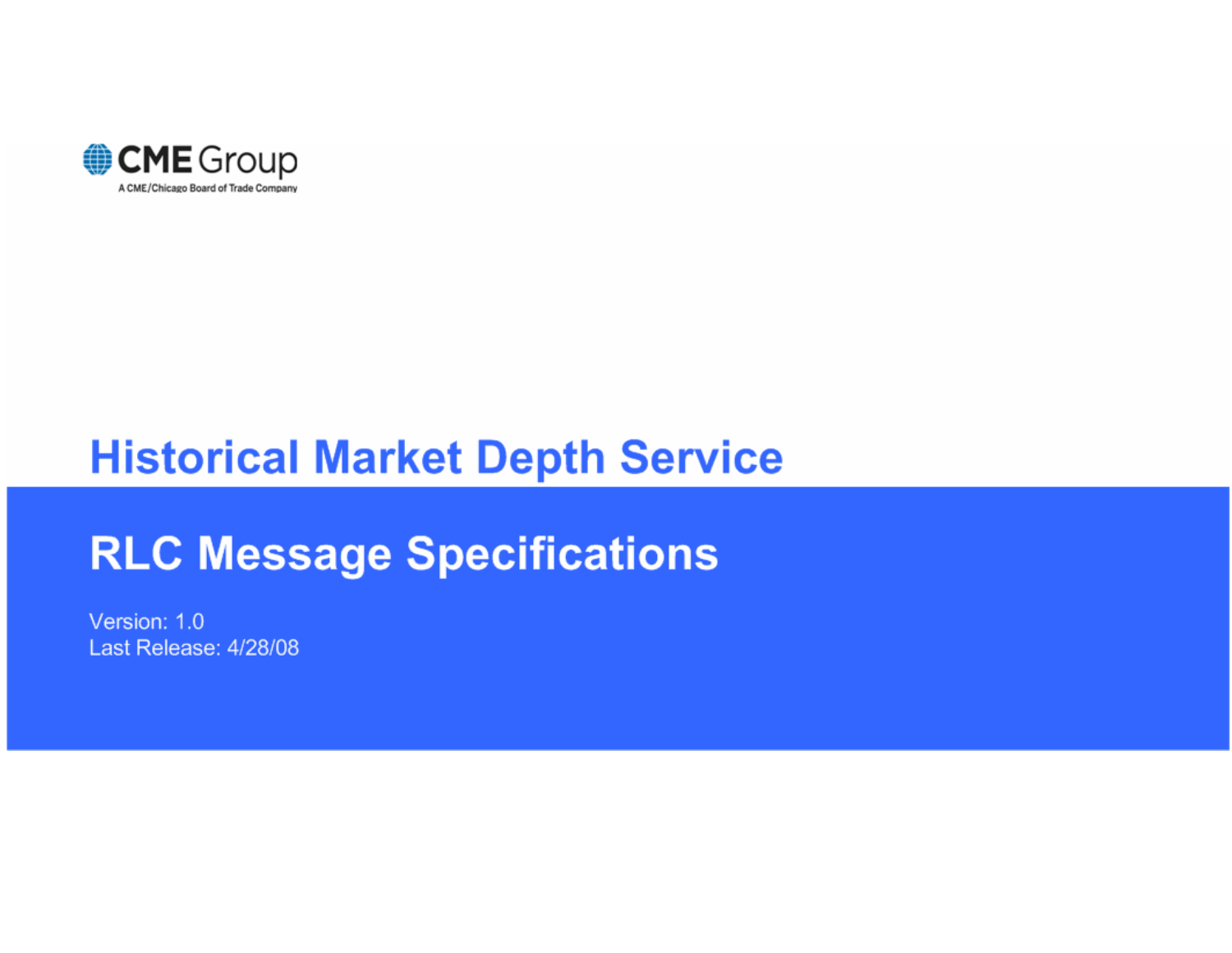# **Contents**

 $\sim$ 

| 1.0 | $\bf INTRODUCTION \,\,{} \dots \,\,{} \dots \,\,{} \dots \,\,{} \dots \,\,{} \dots \,\,{} \dots \,\,{} \dots \,\,{} \dots \,\,{} \dots \,\,{} \dots \,\,{} \dots \,\,{} \dots \,\,{} \dots \,\,{} \dots \,\,{} \dots \,\,{} \dots \,\,{} \dots \,\,{} \dots \,\,{} \dots \,\,{} \dots \,\,{} \dots \,\,{} \dots \,\,{} \dots \,\,{} \dots \,\,{} \dots \,\,{} \dots \,\,{} \dots \,\,{} \dots \,\,{} \dots \,\,{} \dots \,\,{} \dots \,\,{} \dots \,\,{} \dots \,\,{} \dots \,\,{} \dots \,\,{} \dots$ |  |  |  |  |
|-----|--------------------------------------------------------------------------------------------------------------------------------------------------------------------------------------------------------------------------------------------------------------------------------------------------------------------------------------------------------------------------------------------------------------------------------------------------------------------------------------------------------|--|--|--|--|
| 2.0 |                                                                                                                                                                                                                                                                                                                                                                                                                                                                                                        |  |  |  |  |
|     |                                                                                                                                                                                                                                                                                                                                                                                                                                                                                                        |  |  |  |  |
| 3.0 |                                                                                                                                                                                                                                                                                                                                                                                                                                                                                                        |  |  |  |  |
|     |                                                                                                                                                                                                                                                                                                                                                                                                                                                                                                        |  |  |  |  |
|     |                                                                                                                                                                                                                                                                                                                                                                                                                                                                                                        |  |  |  |  |
|     |                                                                                                                                                                                                                                                                                                                                                                                                                                                                                                        |  |  |  |  |
|     | CME®, Globex®, and E-mini® are registered trademarks of CME Group.<br>S&P® and S&P 500® are registered trademarks of The McGraw Hill Companies, Inc.                                                                                                                                                                                                                                                                                                                                                   |  |  |  |  |

500° are registered trademarks of The McGraw Hill Companies, Inc.<br>Copyright © 2008 CME Group. All rights reserved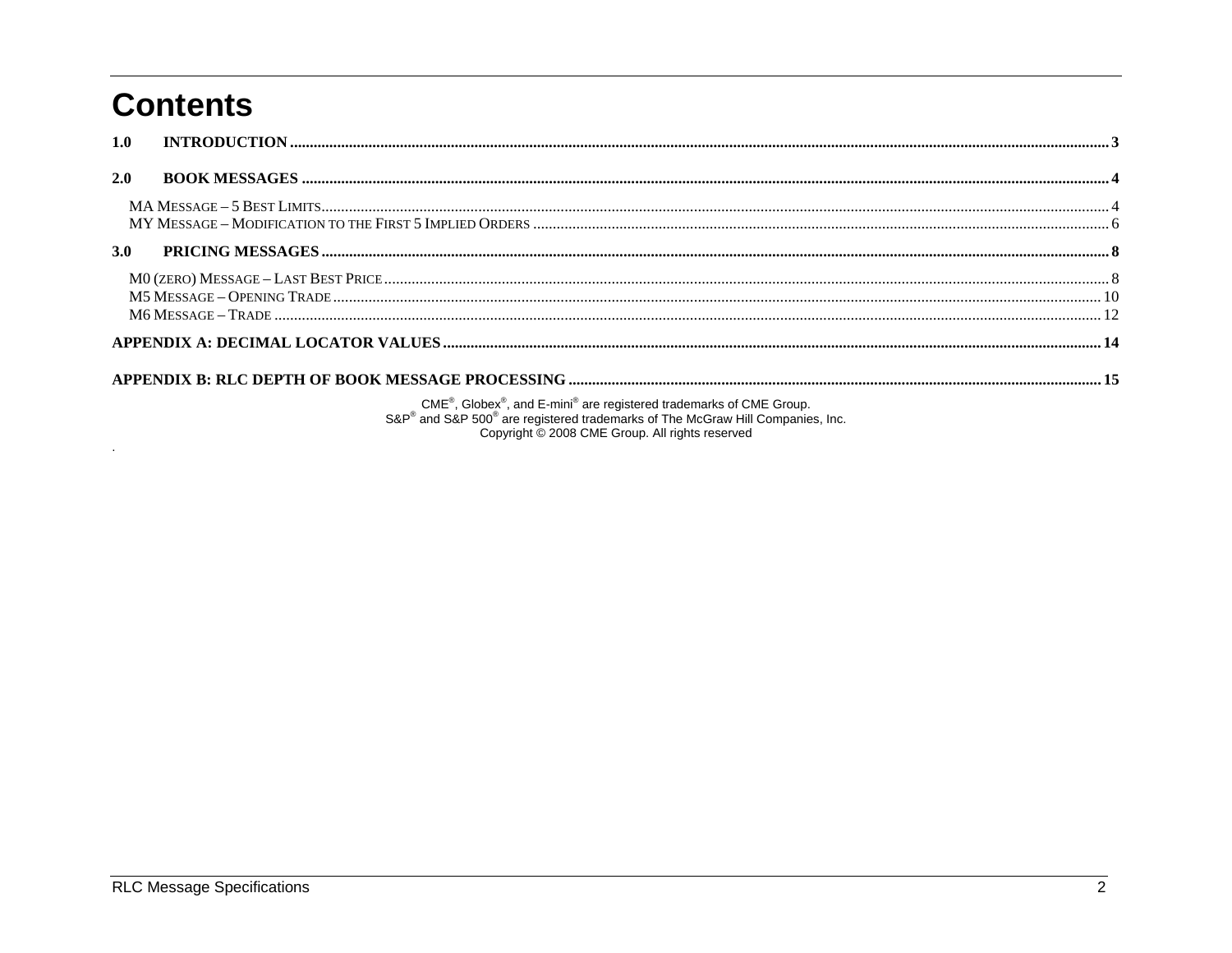# <span id="page-2-0"></span>**1.0 Introduction**

The message specifications in this document describe the message formats for the CME Group Market Data Platform. In some message fields CME Group applies "masks" to keep certain information confidential; this specification denotes such instances with the Attribute "CME Internal Data" and the Description "Non-Customer Serviceable Data."

**IMPORTANT NOTE:** All prices derived from RLC messages must have their respective decimal locator applied before any further price manipulation is performed. This ensures that the raw price (a dynamic field) is converted to the CME Globex price (a static price).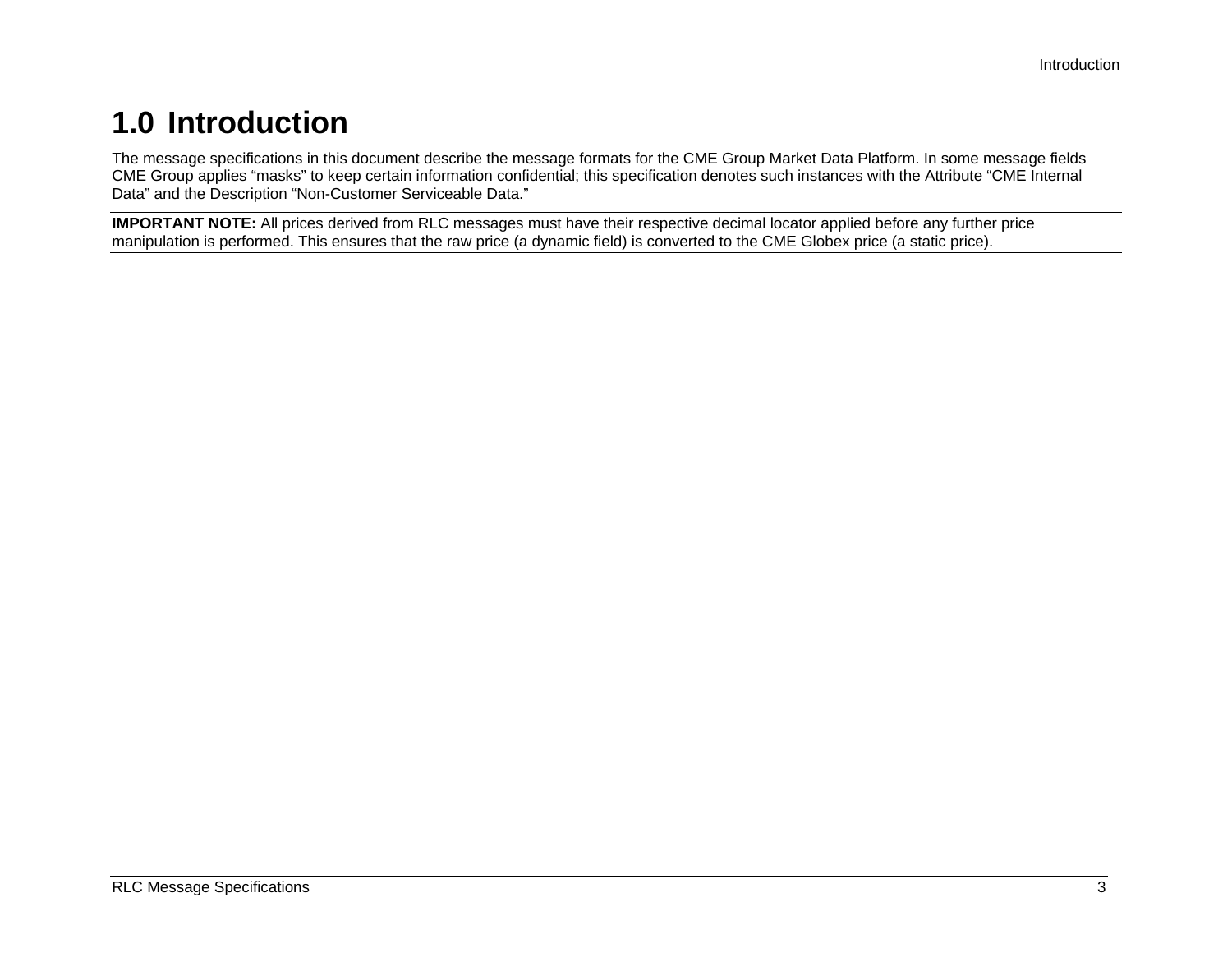### <span id="page-3-0"></span>**2.0 Book Messages**

### **MA Message – 5 Best Limits**

This message informs customers of changing prices for the given instrument. This message has repeating groups of fields for each book level and therefore has a maximum length of 512 bytes (5 book levels) and minimum length of 152 bytes (1 book level). Shaded fields indicate the repeating group.

**Note:** Order count is supported with the non-implied book via the MA message - Number of Buy Orders at Buy Limit Price (positions 95-98) and Number of Sell Orders at Sell Limit Price (positions 137-140). The implied book (MY) does not support order count.

Max Length  $= 512$ 

Min Length  $= 152$ 

**Note:** If you receive a space in the Decimal Locator field and all 9s for the 18-byte price field, then price = null. This means that there is not a price or the previous price should be cleared.

| <b>Position</b> | <b>Attribute</b>              | Lng  | <b>Description</b>                                                                                                                                                                                                                                                         |
|-----------------|-------------------------------|------|----------------------------------------------------------------------------------------------------------------------------------------------------------------------------------------------------------------------------------------------------------------------------|
| $1 - 12$        | <b>CME Globex internal ID</b> | (12) | ISIN Code for the given instrument.                                                                                                                                                                                                                                        |
| $13 - 17$       | Host Timestamp                | (5)  | Time CME Globex originated message. Format is 'sscc' where:<br>$ss =$ seconds<br>$cc =$ centiseconds<br><b>Disregard position 17</b>                                                                                                                                       |
|                 |                               |      | Note: Customers should use the Message TimeStamp in the Wire Format<br>Message for latency checks. Refer to the Message Wire Format section of<br><b>Core Functionality</b>                                                                                                |
| $18 - 31$       | Date/Time                     | (14) | This is the date and time the message was generated by the host. Format:<br>yyyymmddhhmmss.<br>Note: Customers should use the Message TimeStamp in the Wire Format<br>Message for latency checks. Refer to the Message Wire Format section of<br><b>Core Functionality</b> |
| $32 - 33$       | <b>CME</b> Internal Data      | (2)  | Non-Customer Serviceable data                                                                                                                                                                                                                                              |
| $34 - 35$       | Message Type                  | (2)  | This is the message type, MA.                                                                                                                                                                                                                                              |
| $36 - 41$       | <b>CME</b> Internal Data      | (6)  | Non-Customer Serviceable Data                                                                                                                                                                                                                                              |
| $42 - 49$       | <b>Trading Date</b>           | (8)  | This is the current trading date. Format: yyyymmdd.                                                                                                                                                                                                                        |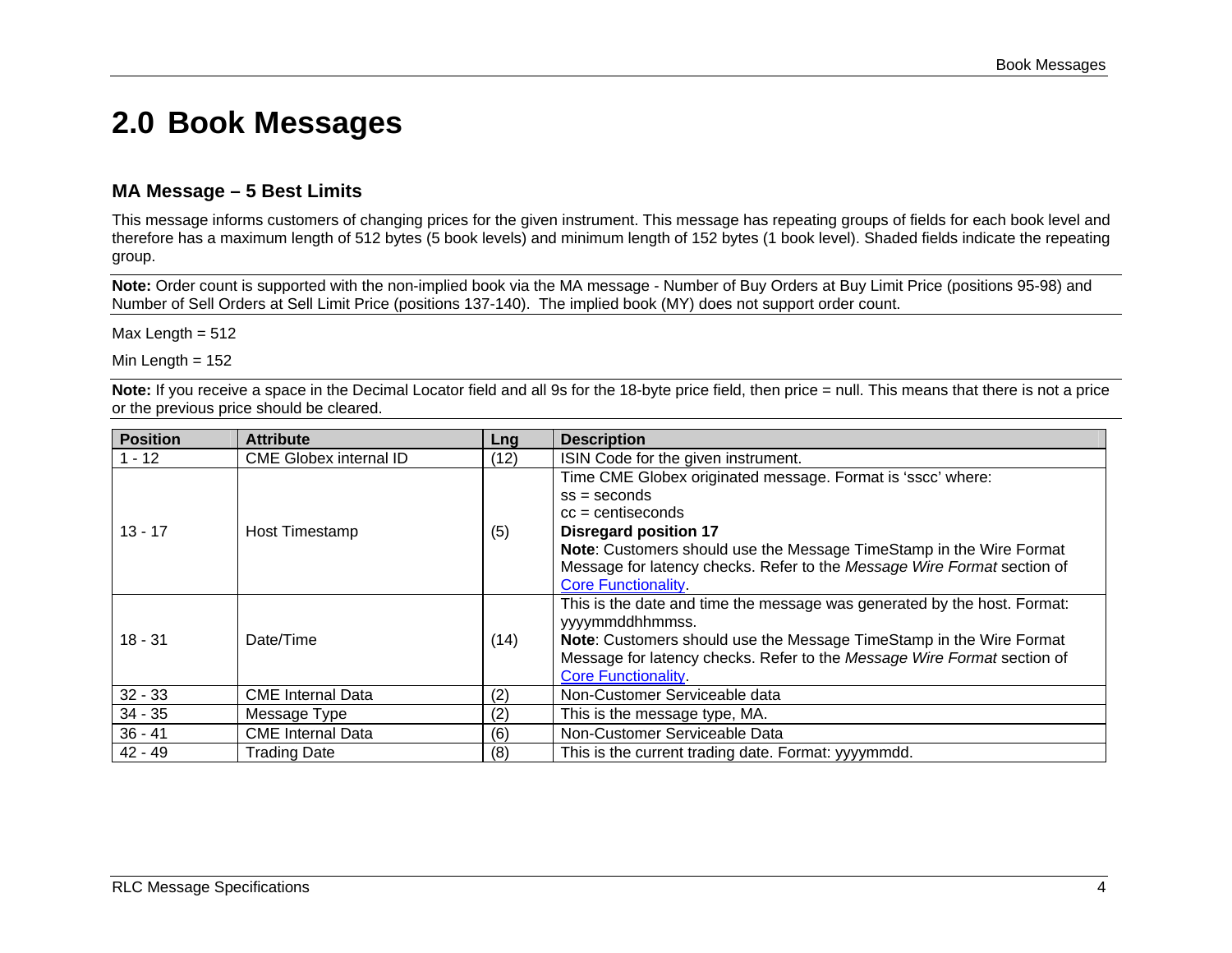| <b>Position</b> | <b>Attribute</b>                                    | <b>Lng</b> | <b>Description</b>                                                                                                                                                                                                                                                                                                                                                                                                                                                                                     |
|-----------------|-----------------------------------------------------|------------|--------------------------------------------------------------------------------------------------------------------------------------------------------------------------------------------------------------------------------------------------------------------------------------------------------------------------------------------------------------------------------------------------------------------------------------------------------------------------------------------------------|
| $50 - 69$       | <b>Complete Instrument Code</b>                     | (20)       | Instrument identifier. This field is left-justified and followed by spaces if the<br>instrument code contains fewer characters than the maximum length.<br><b>Future Example</b><br>'GEZ7<br><b>Option Example</b><br>GE0:XTH7C980 985 990                                                                                                                                                                                                                                                             |
| 70              | <b>Trading Origin Indicator</b>                     | (1)        | $B = Book$                                                                                                                                                                                                                                                                                                                                                                                                                                                                                             |
| 71              | <b>Trading Mode</b>                                 | (1)        | $0 = Pre-opening mode$<br>$1 =$ Opening mode<br>$2 =$ Continuous trading mode                                                                                                                                                                                                                                                                                                                                                                                                                          |
| $72 - 76$       | <b>CME</b> Internal Data                            | (5)        | Non-Customer Serviceable Data                                                                                                                                                                                                                                                                                                                                                                                                                                                                          |
| 77-82           | Change of Limit Flag                                | (6)        | This field is a series of 6 characters, where each character position can be<br>either a '0' or '1'. '0' indicates no change for the book level represented by that<br>character position. '1' indicates the corresponding level values have been<br>modified. Levels are determined by counting character positions from the left.<br>For example, '001010' indicates that values have changed for levels 3 and 5.<br>(6th occurrence is insignificant in continuous trading mode [if Position 71=2]) |
| $83 - 94$       | <b>Buy Limit Quantity</b>                           | (12)       | This is the sum of all displayed quantities of all orders present at the Buy Limit<br>price.                                                                                                                                                                                                                                                                                                                                                                                                           |
| $95 - 98$       | Number of Buy Orders at Buy<br><b>Limit Price</b>   | (4)        | This is the count of buy orders at the specified Buy Limit Price.                                                                                                                                                                                                                                                                                                                                                                                                                                      |
| $99 - 117$      | *Buy Limit Price                                    | (19)       | Buy limit price for book level as indicated in Change of Limit Field. This value<br>is in the 19-byte decimal locator format.                                                                                                                                                                                                                                                                                                                                                                          |
| $118 - 136$     | *Sell Limit Price                                   | (19)       | Sell limit price for book level as indicated in Change of Limit Field. This value<br>is in the 19-byte decimal locator format.                                                                                                                                                                                                                                                                                                                                                                         |
| 137 - 140       | Number of Sell Orders at Sell<br><b>Limit Price</b> | (4)        | This is the count of sell orders at the specified Sell Limit Price.                                                                                                                                                                                                                                                                                                                                                                                                                                    |
| 141 - 152       | <b>Sell Limit Quantity</b>                          | (12)       | Sum of all displayed quantities of all orders present at the Sell Limit price.                                                                                                                                                                                                                                                                                                                                                                                                                         |
| 153 - 154       | <b>Book Level Separator</b>                         | (2)        | Two spaces separate next modified limit repeating group (if applicable).                                                                                                                                                                                                                                                                                                                                                                                                                               |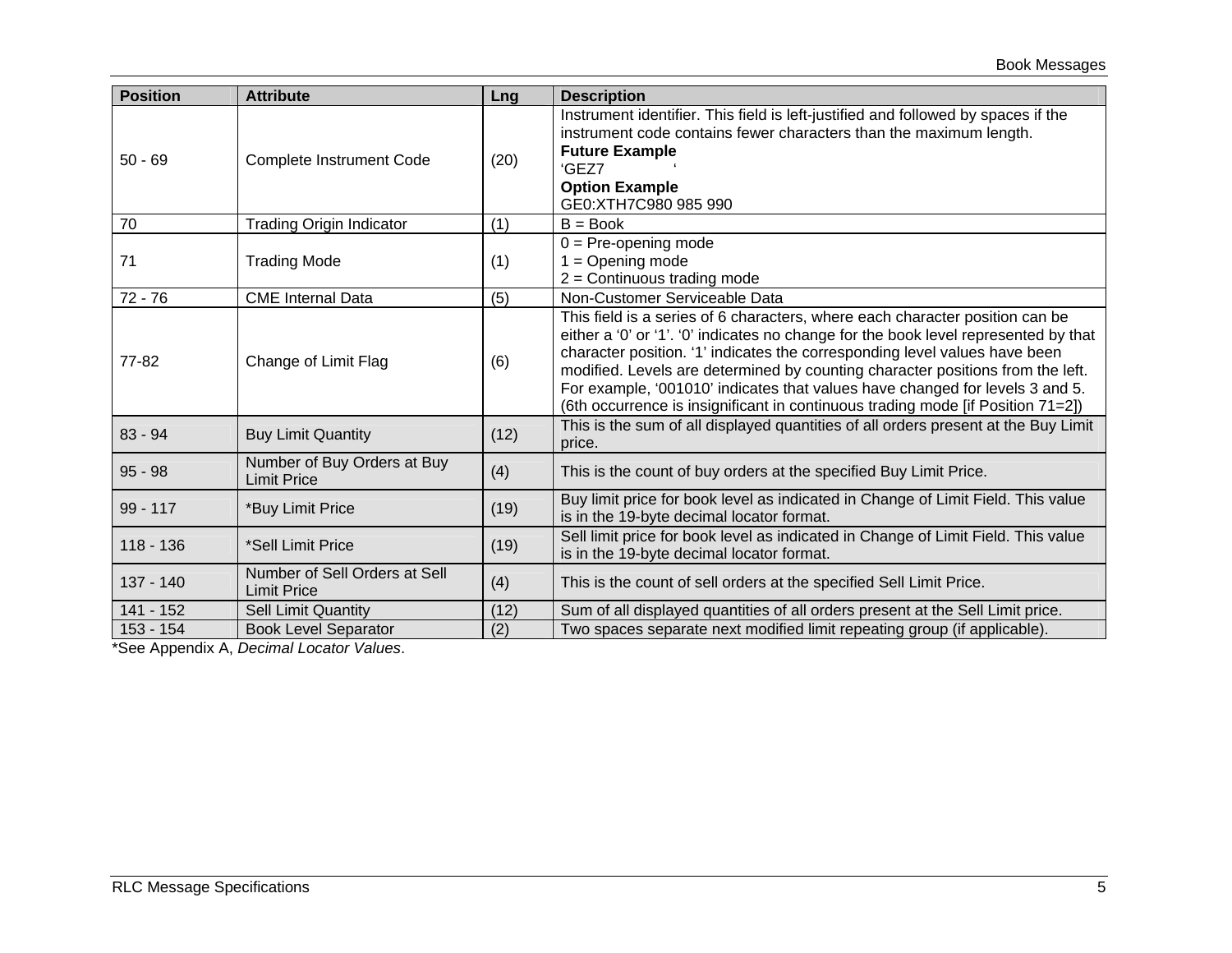### <span id="page-5-0"></span>**MY Message – Modification to the First 5 Implied Orders**

This message provides all modifications brought to the first five implied orders associated with an instrument. This message is updated every time the limits change.

Note: If you receive a space in the Decimal Locator field and all 9s for the 19-byte price field, then the actual price = null. This means that there is not a price or the previous price should be cleared.

This is a new market data message introduced to provide implied spreading for Eurodollars.

**Note:** Although the MY message specification supports 20 price levels (implied occurrences), CME Globex implied spreading only supports an order book depth of five levels.

**Note:** The **implied book (MY) does not support order count**. Order count is supported with the non-implied book via the MA message - Number of Buy Orders at Buy Limit Price (positions 95-98) and Number of Sell Orders at Sell Limit Price (positions 137-140).

Min Length  $= 159$ 

Max Length  $= 1336$ 

| <b>Position</b> | <b>Attribute</b>              | Lng  | <b>Description</b>                                                                                                                                                                                                                                                                                                   |
|-----------------|-------------------------------|------|----------------------------------------------------------------------------------------------------------------------------------------------------------------------------------------------------------------------------------------------------------------------------------------------------------------------|
| $1 - 12$        | <b>CME Globex internal ID</b> | (12) | ISIN Code for the given instrument.                                                                                                                                                                                                                                                                                  |
| $13 - 17$       | Host Timestamp                | (5)  | †Time CME Globex originated message. Format is 'sscc' where:<br>$ss =$ seconds<br>$cc =$ centiseconds<br><b>Disregard position 17</b><br>Note: Customers should use the Message TimeStamp in the Wire Format<br>Message for latency checks. Refer to the Message Wire Format section of<br><b>Core Functionality</b> |
| $18 - 31$       | Date/Time                     | (14) | ††This is the date and time the message was generated by the host. Format:<br>yyyymmddhhmmss (see note below).<br>Note: Customers should use the Message TimeStamp in the Wire Format<br>Message for latency checks. Refer to the Message Wire Format section of<br><b>Core Functionality</b>                        |
| $32 - 33$       | <b>CME</b> Internal Data      | (2)  | Non-Customer Serviceable Data                                                                                                                                                                                                                                                                                        |
| $34 - 35$       | Message Type                  | (2)  | This is the CME Globex market data message type - MY.                                                                                                                                                                                                                                                                |
| $36 - 41$       | <b>CME</b> Internal Data      | (6)  | Non-Customer Serviceable Data                                                                                                                                                                                                                                                                                        |
| $42 - 49$       | <b>Trading Date</b>           | (8)  | This is the current trading date, Format: yyyymmdd.                                                                                                                                                                                                                                                                  |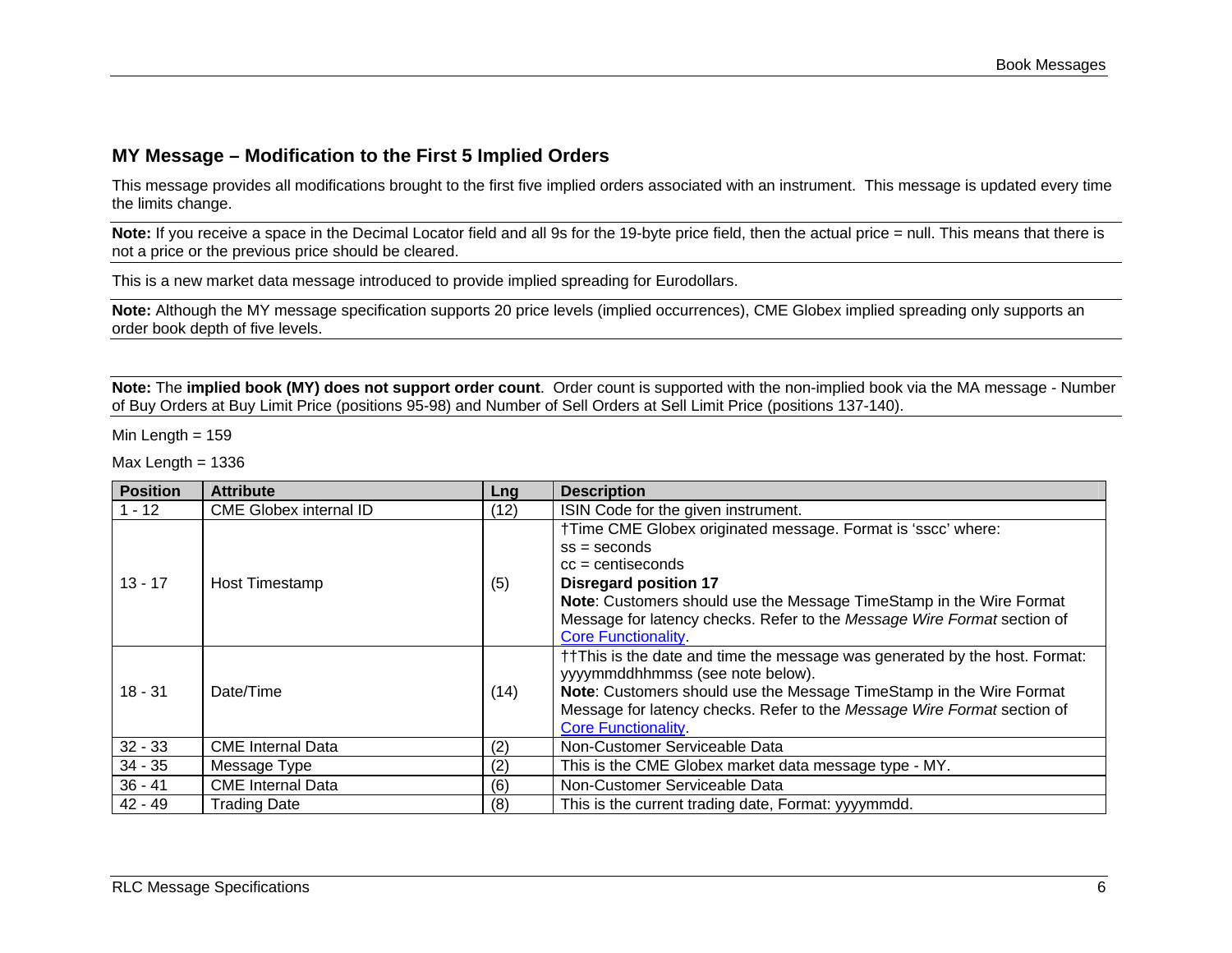| <b>Position</b> | <b>Attribute</b>                | Lng    | <b>Description</b>                                                                                                                                                                                                                                                                                                                                                                                  |
|-----------------|---------------------------------|--------|-----------------------------------------------------------------------------------------------------------------------------------------------------------------------------------------------------------------------------------------------------------------------------------------------------------------------------------------------------------------------------------------------------|
| $50 - 69$       | <b>Complete Instrument Code</b> | (20)   | Instrument identifier. This field is left-justified and followed by spaces if the<br>instrument code contains fewer characters than the maximum length.<br><b>Future Example</b><br>'GEZ7<br><b>Option Example</b><br>GE0:XTH7C980 985 990                                                                                                                                                          |
| 70              | Matching Type                   | (1)    | This data should not be used (it will contain the value of Blank or "B")                                                                                                                                                                                                                                                                                                                            |
| 71              | <b>Trading Mode</b>             | (1)    | $1 =$ Opening Mode<br>2 = Continuous Trading Mode                                                                                                                                                                                                                                                                                                                                                   |
| $72 - 76$       | <b>CME</b> Internal Data        | (5)    | Non-Customer Serviceable Data                                                                                                                                                                                                                                                                                                                                                                       |
| $77 - 96$       | Change of Implied Order Flag    | (20)   | Maximum of 20 occurrences, which are each 1 byte in length.<br>For the occurrence N (1-20):<br>$0 =$ The Nth limit is not modified<br>$1 =$ The Nth limit is modified                                                                                                                                                                                                                               |
| $97 - 1336$     | <b>Implied Occurrence</b>       | (1240) | Maximum of 20 occurrences, which are each 62 bytes in length.<br>Appears for each modified implied order (thus implies variable number of<br>occurrences)<br>One Implied Occurrence equals the sum of:<br><b>Buy Limit Quantity</b><br>Decimal Locator for Buy Limit Price<br><b>Buy Limit Price</b><br>Decimal Locator for Sell Limit Price<br>Sell Limit Price<br><b>Sell Limit Quantity</b><br>٠ |
|                 | <b>Buy Limit Quantity</b>       | (12)   |                                                                                                                                                                                                                                                                                                                                                                                                     |
|                 | *Buy Limit Price                | (19)   | Buy limit price in 19-byte decimal locator format.                                                                                                                                                                                                                                                                                                                                                  |
|                 | *Sell Limit Price               | (19)   | Sell limit price in 19-byte decimal locator format.                                                                                                                                                                                                                                                                                                                                                 |
|                 | <b>Sell Limit Quantity</b>      | (12)   |                                                                                                                                                                                                                                                                                                                                                                                                     |

**†NOTE:** In certain scenarios it may be possible for the Host Timestamp value to be out-of-sync with the Date/Time value. In such an event, client systems should override the value in position 26-31 with the value from position 13-16. For example a Time value of '103002' could have a value of '0300' in position 13-16. In this case, the time should be noted as '10300300'.

**††EXCEPTIONAL NOTE:** There is an exceptional event that may occur in the event that position 28-31 Date/Time contains the value '5959' and position 13-16 contains '0000'. This time value should be represented with the value '000000'.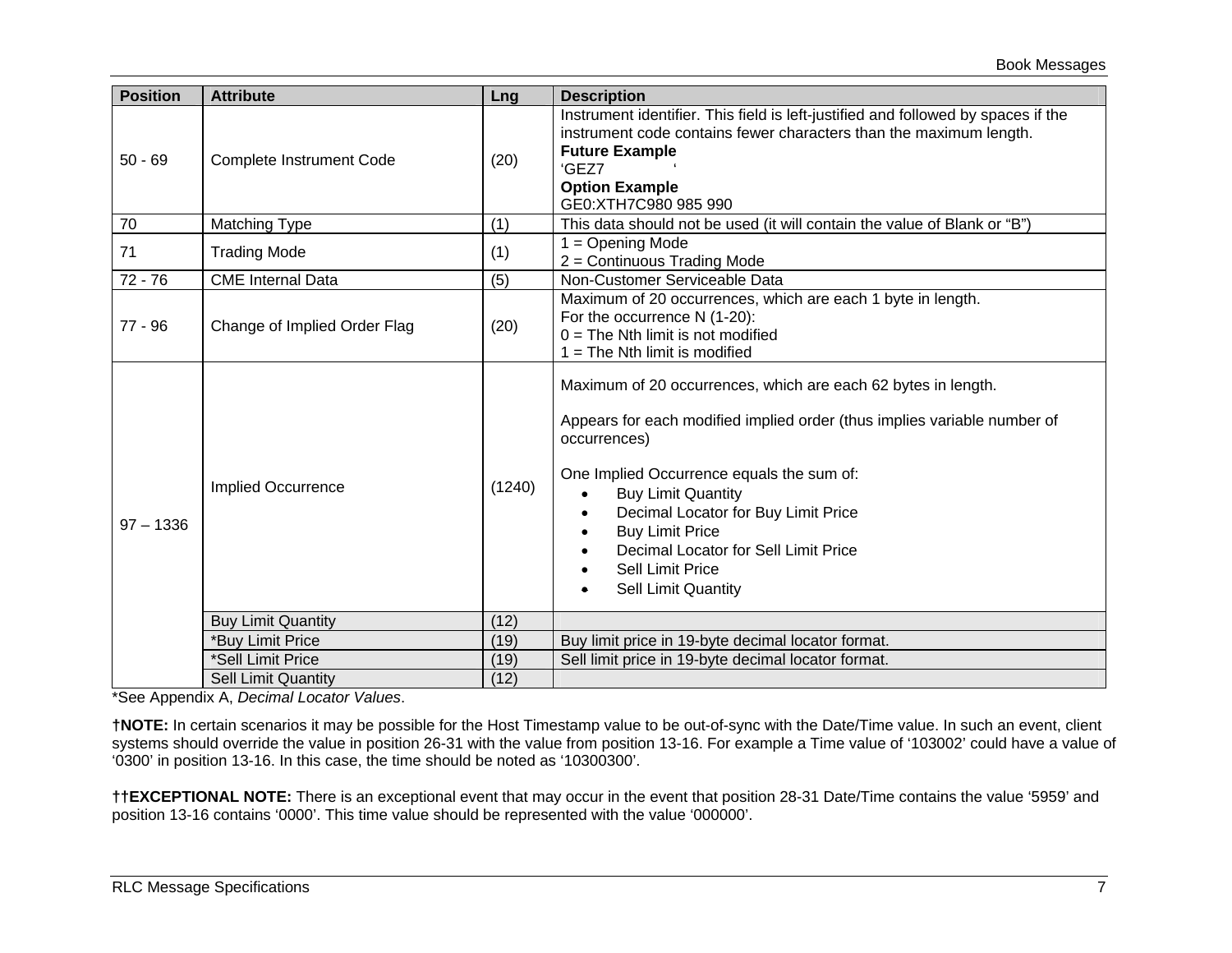## <span id="page-7-0"></span>**3.0 Pricing Messages**

### **M0 (zero) Message – Last Best Price**

This message represents the reference price, the theoretical opening price, the price of the last trade, or a best sell/buy price. Only the M0 (zero) message should be used to determine the last best price.

Max Length  $= 163$ 

**Note:** If you receive a space in the decimal locator field and all 9s for the 18-byte price field then the actual price is null. This means that there is not a price or the previous price should be cleared.

| <b>Position</b> | <b>Attribute</b>                | Lng  | <b>Description</b>                                                                                                                                                                                                                                                                                                  |
|-----------------|---------------------------------|------|---------------------------------------------------------------------------------------------------------------------------------------------------------------------------------------------------------------------------------------------------------------------------------------------------------------------|
| $1 - 12$        | <b>CME Globex internal ID</b>   | (12) | ISIN Code for the given instrument.                                                                                                                                                                                                                                                                                 |
| $13 - 17$       | Host Timestamp                  | (5)  | Time CME Globex originated message. Format is 'sscc' where:<br>$ss =$ seconds<br>$cc =$ centiseconds<br><b>Disregard position 17</b><br>Note: Customers should use the Message TimeStamp in the Wire Format<br>Message for latency checks. Refer to the Message Wire Format section of<br><b>Core Functionality</b> |
| $18 - 31$       | Date/Time                       | (14) | This is the date and time the message was generated by the host. Format:<br>yyyymmddhhmmss.<br>Note: Customers should use the Message TimeStamp in the Wire Format<br>Message for latency checks. Refer to the Message Wire Format section of<br><b>Core Functionality</b>                                          |
| $32 - 33$       | <b>CME Internal Data</b>        | (2)  | Non-Customer Serviceable data.                                                                                                                                                                                                                                                                                      |
| $34 - 35$       | Message Type                    | (2)  | This is the message type, M0.                                                                                                                                                                                                                                                                                       |
| $36 - 41$       | <b>CME</b> Internal Data        | (6)  | Non-Customer Serviceable Data                                                                                                                                                                                                                                                                                       |
| $42 - 49$       | <b>Trading Date</b>             | (8)  | This is the current trading date. Format: yyyymmdd.                                                                                                                                                                                                                                                                 |
| $50 - 69$       | <b>Complete Instrument Code</b> | (20) | Instrument identifier. This field is left-justified and followed by spaces if the<br>instrument code contains fewer characters than the maximum length.<br><b>Future Example</b><br>'GEZ7<br><b>Option Example</b>                                                                                                  |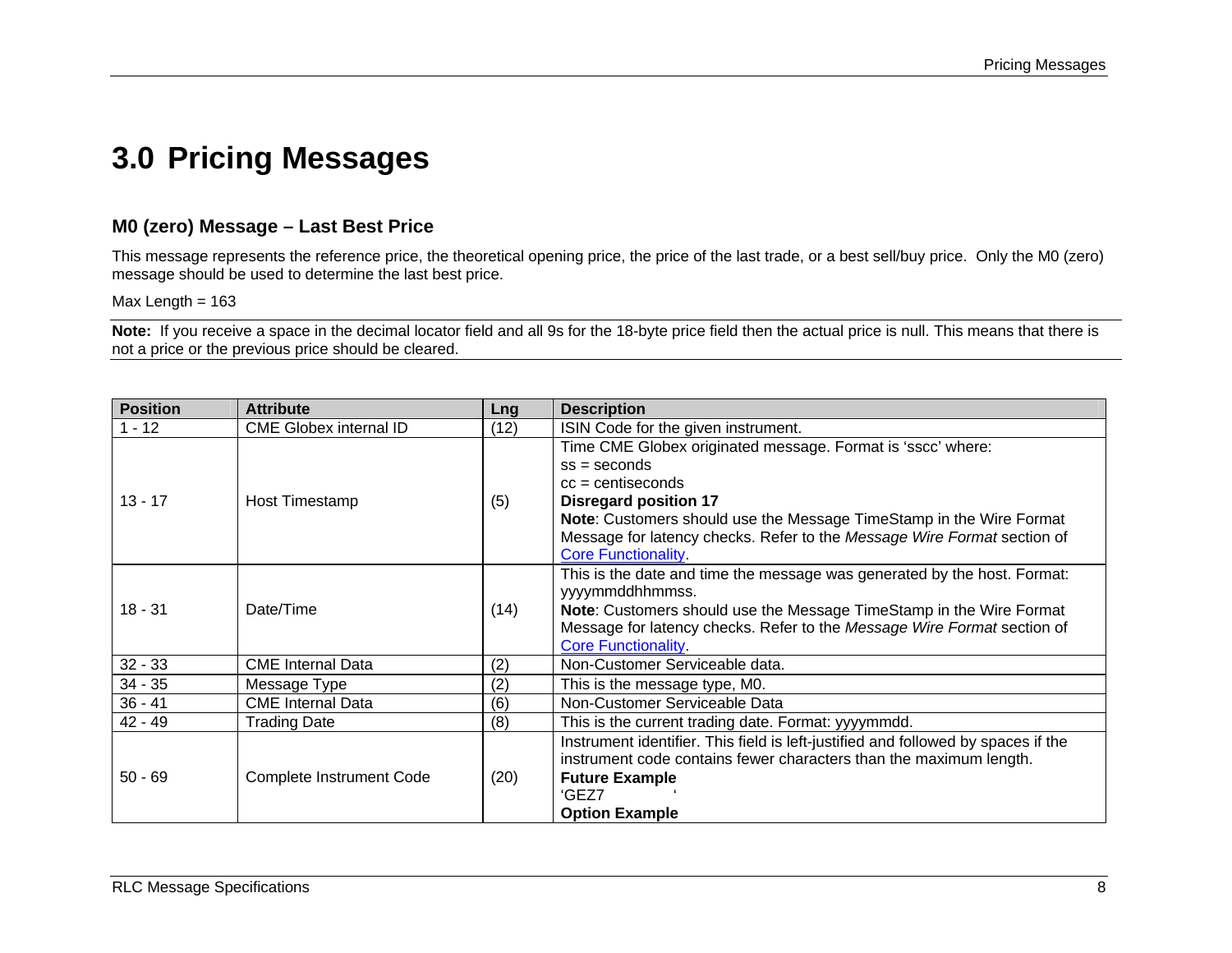| <b>Position</b> | <b>Attribute</b>                           | Lng  | <b>Description</b>                                                                                                                                              |
|-----------------|--------------------------------------------|------|-----------------------------------------------------------------------------------------------------------------------------------------------------------------|
|                 |                                            |      | GE0:XTH7C980 985 990                                                                                                                                            |
| 70 - 88         | *Last Price                                | (19) | This is the last price in the 19-byte decimal locator format (e.g.<br>0000000000000104475). Price at which the instrument has most recently<br>traded.          |
| 89              | Last Price Type Flag                       | (1)  | $A = Best Buy Limit$<br>$V = Best Sell Limit$<br>I = Theoretical Opening Price<br>S = Reference Price<br>Blank = Last Trading Order                             |
| $90 - 108$      | *Highest Price                             | (19) | This is the highest price in the 19-byte decimal locator format (e.g.<br>0000000000000104925). The highest price of the session for a particular<br>instrument. |
| 109             | <b>Highest Price Type Flag</b>             | (1)  | See values for Position 89.                                                                                                                                     |
| $110 - 128$     | *Lowest Price                              | (19) | This is the lowest price of the session for the instrument in the 19-byte decimal<br>locator format (e.g. 0000000000000103425).                                 |
| 129             | Lowest Price Type Flag                     | (1)  | See values for Position 89.                                                                                                                                     |
| 130 - 141       | <b>Last Traded Quantity</b>                | (12) | Last traded quantity if the last is due to a trade, otherwise the quantity is zero.                                                                             |
| 142             | <b>Trading Mode</b>                        | (1)  | $0 = Pre$ -opening Mode<br>$1 =$ Opening Mode<br>2 = Continuous Trading Mode                                                                                    |
| 143             | Net Change/Limits Expression               | (1)  | $1 =$ Offset from previous day's settlement price                                                                                                               |
| 144 - 162       | *Actual Net Change                         | (19) | Difference from previous settlement price in 19-byte decimal locator format.                                                                                    |
| 163             | Side variation in relation to<br>preceding | (1)  | Whether the last trade is higher $(+)$ , lower $(-)$ , or unchanged $(0)$ from the<br>previous last trade.<br>" " Blank may occur during post session.          |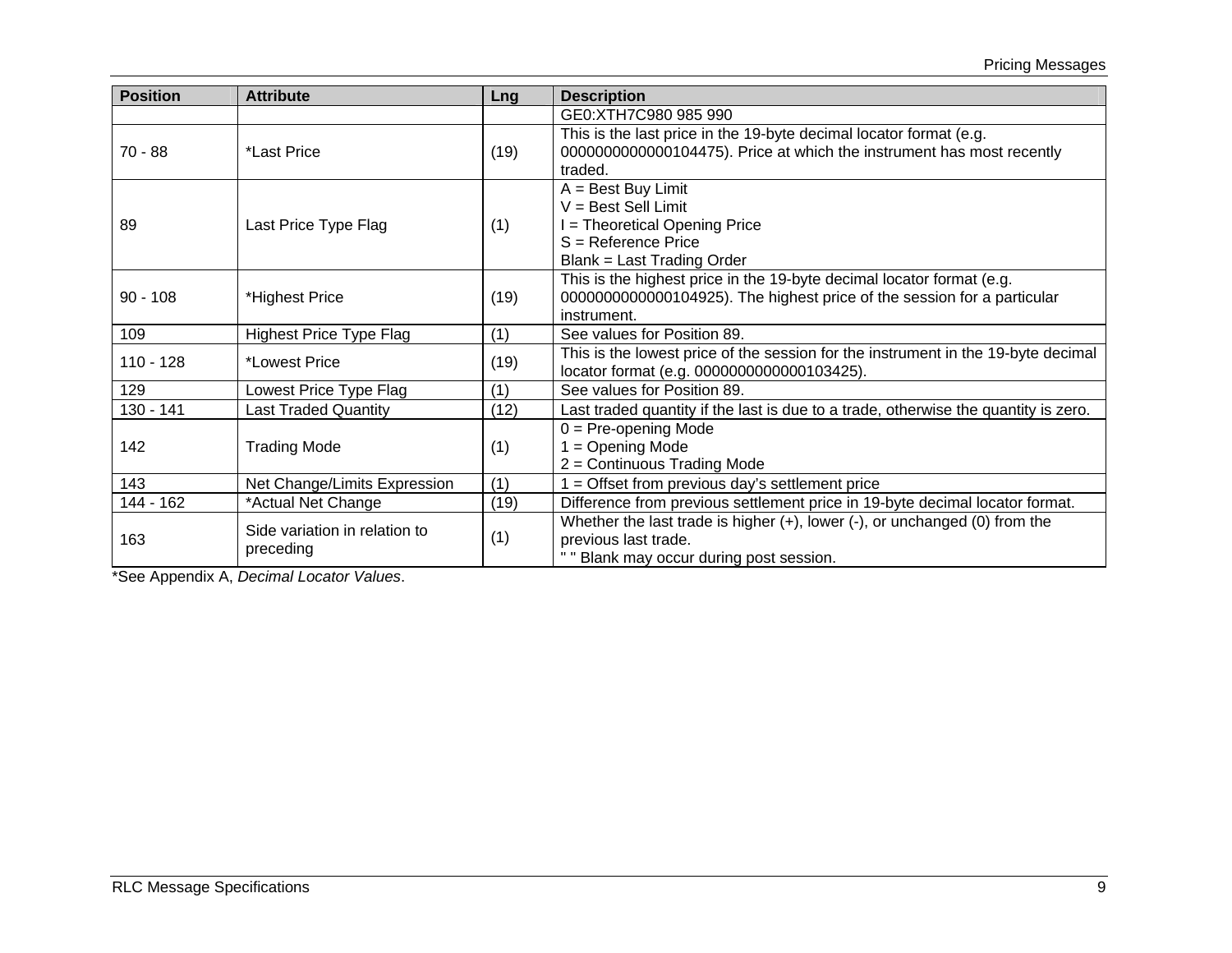### <span id="page-9-0"></span>**M5 Message – Opening Trade**

This message informs customers of the first trade or trades occurring for an instrument during a trading day.

### Max Length = 167

| <b>Position</b> | <b>Attribute</b>                   | Lng                                                                                                                                                                                                                                                | <b>Description</b>                                                                                                                                                                                                                                                                                                  |
|-----------------|------------------------------------|----------------------------------------------------------------------------------------------------------------------------------------------------------------------------------------------------------------------------------------------------|---------------------------------------------------------------------------------------------------------------------------------------------------------------------------------------------------------------------------------------------------------------------------------------------------------------------|
| $1 - 12$        | <b>CME Globex internal ID</b>      | (12)                                                                                                                                                                                                                                               | ISIN Code for the given instrument.                                                                                                                                                                                                                                                                                 |
| $13 - 17$       | <b>Host Timestamp</b>              | (5)                                                                                                                                                                                                                                                | Time CME Globex originated message. Format is 'sscc' where:<br>$ss =$ seconds<br>$cc =$ centiseconds<br><b>Disregard position 17</b><br>Note: Customers should use the Message TimeStamp in the Wire Format<br>Message for latency checks. Refer to the Message Wire Format section of<br><b>Core Functionality</b> |
| $18 - 31$       | Date/Time                          | (14)                                                                                                                                                                                                                                               | This is the date and time the message was generated by the host. Format:<br>yyyymmddhhmmss.<br>Note: Customers should use the Message TimeStamp in the Wire Format<br>Message for latency checks. Refer to the Message Wire Format section of<br><b>Core Functionality</b>                                          |
| $32 - 33$       | <b>CME</b> Internal Data           | (2)                                                                                                                                                                                                                                                | Non-Customer Serviceable Data.                                                                                                                                                                                                                                                                                      |
| $34 - 35$       | Message Type                       | (2)                                                                                                                                                                                                                                                | This is the message type, M5.                                                                                                                                                                                                                                                                                       |
| $36 - 41$       | <b>CME</b> Internal Data           | (6)                                                                                                                                                                                                                                                | Non-Customer Serviceable Data.                                                                                                                                                                                                                                                                                      |
| $42 - 49$       | <b>Trading Date</b>                | (8)                                                                                                                                                                                                                                                | This is the current trading date. Format: yyyymmdd.                                                                                                                                                                                                                                                                 |
| $50 - 69$       | Complete Instrument Code           | Instrument identifier. This field is left-justified and followed by spaces if the<br>instrument code contains fewer characters than the maximum length.<br><b>Future Example</b><br>(20)<br>'GEZ7<br><b>Option Example</b><br>GE0:XTH7C980 985 990 |                                                                                                                                                                                                                                                                                                                     |
| $70 - 81$       | <b>Trade Quantity</b>              | (12)                                                                                                                                                                                                                                               | Number of shares/lots traded.                                                                                                                                                                                                                                                                                       |
| $82 - 100$      | <i>*Trade Price</i>                | (19)                                                                                                                                                                                                                                               | Trade price in 19-byte decimal locator format.                                                                                                                                                                                                                                                                      |
| $101 - 116$     | <b>CME</b> Internal Data           | (16)                                                                                                                                                                                                                                               | Non-Customer Serviceable Data.                                                                                                                                                                                                                                                                                      |
| $117 - 128$     | <b>Total Traded Daily Quantity</b> | (12)                                                                                                                                                                                                                                               | Total number of shares/lots traded for a particular instrument.                                                                                                                                                                                                                                                     |
| 129             | Net Change Format Type             | (1)                                                                                                                                                                                                                                                | $1 =$ Offset from previous day's settlement price                                                                                                                                                                                                                                                                   |
| 130 - 148       | *Net Change                        | (19)                                                                                                                                                                                                                                               | Difference from previous settlement price in 19-byte decimal locator format.                                                                                                                                                                                                                                        |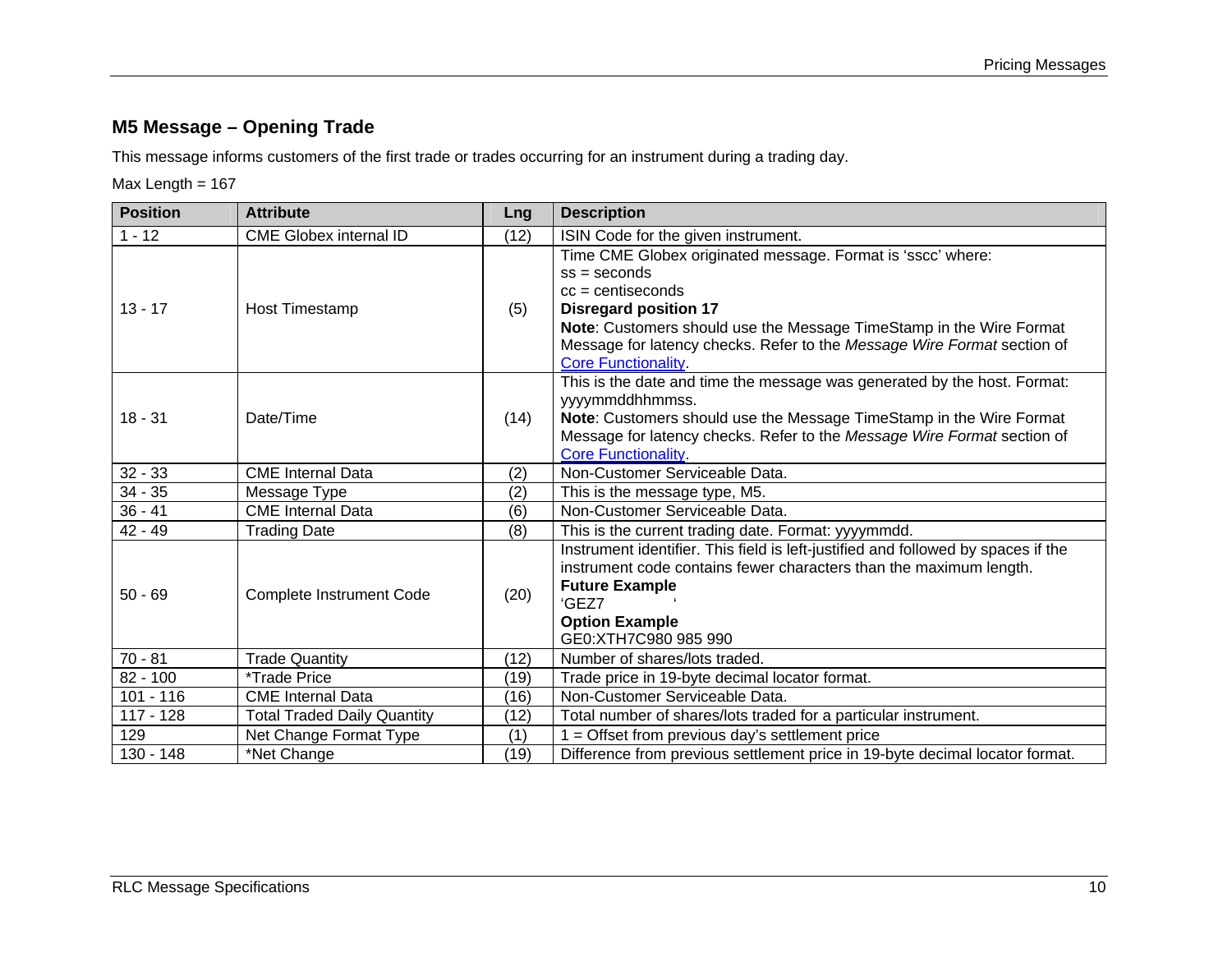| <b>Position</b> | <b>Attribute</b>                      | Lng  | <b>Description</b>                                                  |                                                                                                                                                                                                                                                |
|-----------------|---------------------------------------|------|---------------------------------------------------------------------|------------------------------------------------------------------------------------------------------------------------------------------------------------------------------------------------------------------------------------------------|
|                 |                                       |      | $0 =$ Normal Trade generated for<br>Spread/Future/Outright          | Indicates normal trade (not an Ex-Pit transaction)<br>on spread or outright contract (not a CME Globex-<br>assigned leg price).                                                                                                                |
|                 |                                       |      | Note: Values 2, 3, 4 indicate price may be outside the market.      |                                                                                                                                                                                                                                                |
| 149             | Trade Type Indicator                  | (1)  | $2$ = Normal Trade generated for<br>spread leg                      | Indicates normal trade (not an Ex-Pit transaction)<br>at CME Globex-assigned leg price.                                                                                                                                                        |
|                 |                                       |      | $3 = Ex-Pit$ transaction<br>generated for<br>Spread/Future/Outright | Indicates the trade is an Ex-Pit transaction on a<br>spread or outright contract (not a CME Globex-<br>assigned leg price).                                                                                                                    |
|                 |                                       |      | $4 = Ex-Pit$ transaction<br>generated for spread leg                | Indicates the trade is an Ex-Pit transaction on a<br>CME Globex-assigned leg price.                                                                                                                                                            |
| 150             | Last Trade at Same Price<br>Indicator | (1)  | $0 =$ Trade at same price<br>$1 =$ End of trade at same price       |                                                                                                                                                                                                                                                |
| 151             | Price Variation vs. Last Trade        | (1)  | trade reported should be populated with a 1.                        | There can be multiple trades involved in an opening and an M5 is generated<br>for each of these trades. Position 151 signals when the last trade from the<br>opening has been sent. It will be a 0 if there are additional trades and the last |
| 152 - 167       | <b>CME</b> Internal Data              | (16) | Non-Customer Serviceable Data; varies in length by 11 or 12.        |                                                                                                                                                                                                                                                |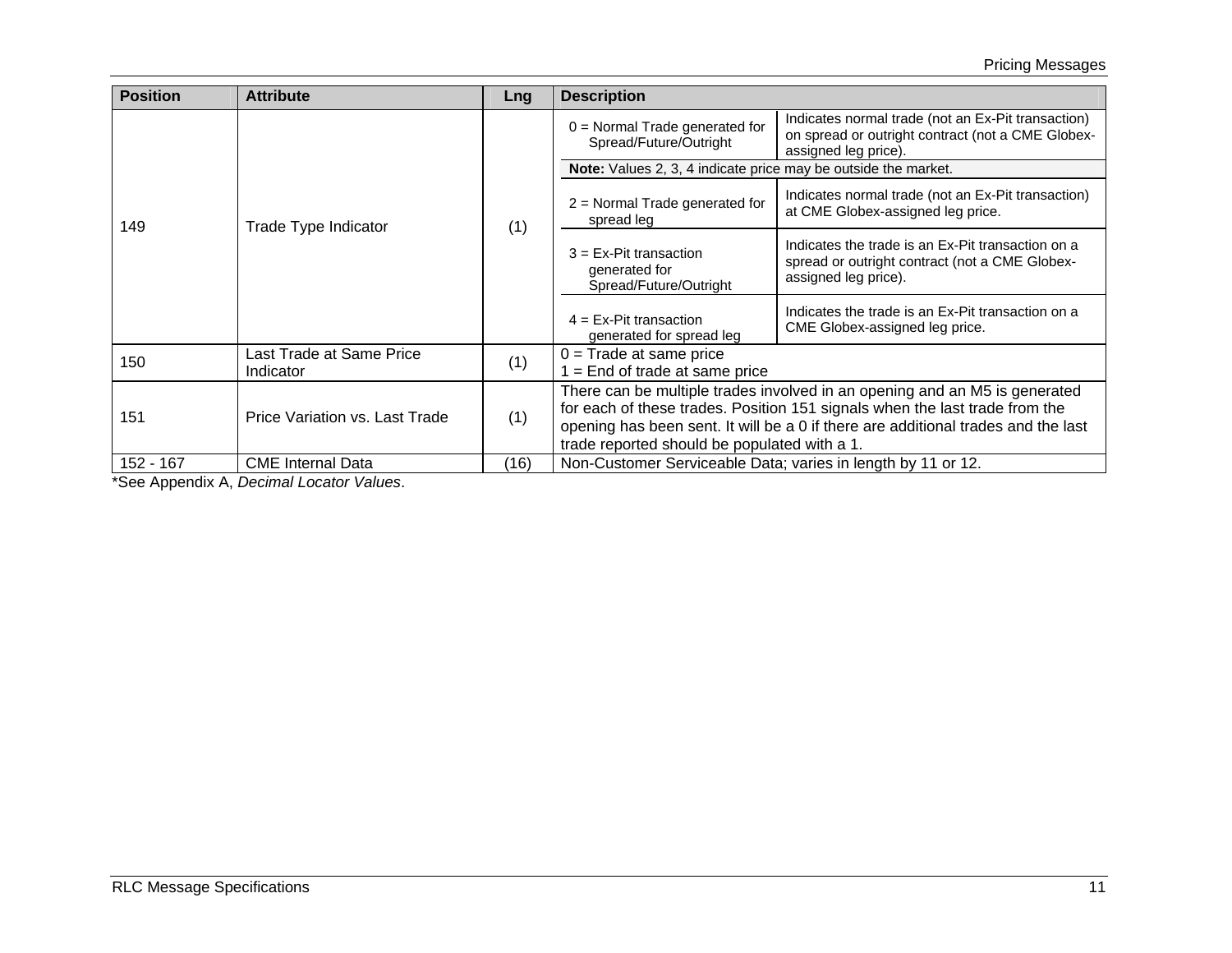### <span id="page-11-0"></span>**M6 Message – Trade**

This message informs customers of any trades on an instrument occurring during the day, except the first trade. This message **should not** be used to determine the last best price. This message should be used to obtain volume information.

#### Max Length = 208

**Note:** If you receive a space in the decimal locator field and all 9s for the 18-byte price field then the actual price is null. This means that there is not a price or the previous price should be cleared.

| <b>Position</b> | <b>Attribute</b>                   | Lng  | <b>Description</b>                                                                             |  |
|-----------------|------------------------------------|------|------------------------------------------------------------------------------------------------|--|
| $1 - 12$        | <b>CME Globex internal ID</b>      | (12) | ISIN Code for the given instrument.                                                            |  |
|                 |                                    |      | Time CME Globex originated message.                                                            |  |
|                 |                                    |      | Format is 'sscc' where:                                                                        |  |
|                 |                                    |      | $ss =$ seconds                                                                                 |  |
| $13 - 17$       | <b>Host Timestamp</b>              | (5)  | $cc =$ centiseconds                                                                            |  |
|                 |                                    |      | <b>Disregard position 17</b>                                                                   |  |
|                 |                                    |      | Note: Customers should use the Message TimeStamp in the Wire Format                            |  |
|                 |                                    |      | Message for latency checks. Refer to the Message Wire Format section of                        |  |
|                 |                                    |      | <b>Core Functionality.</b>                                                                     |  |
|                 |                                    |      | This is the date and time the message was generated by CME Globex.                             |  |
| $18 - 31$       | Date/Time                          | (14) | Format: yyyymmddhhmmss.<br>Note: Customers should use the Message TimeStamp in the Wire Format |  |
|                 |                                    |      | Message for latency checks. Refer to the Message Wire Format section of                        |  |
|                 |                                    |      | <b>Core Functionality.</b>                                                                     |  |
| $32 - 33$       | <b>CME</b> Internal Data           | (2)  | Non-Customer Serviceable Data                                                                  |  |
| $34 - 35$       | Message Type                       | (2)  | Message type $= M6$                                                                            |  |
| $36 - 41$       | Message Sequence Number            | (6)  | Sequence number for message                                                                    |  |
| $42 - 49$       | <b>Trading Date</b>                | (8)  | Current trading date. Format: yyyymmdd.                                                        |  |
|                 |                                    |      | Instrument identifier. This field is left-justified and followed by spaces if the              |  |
|                 |                                    |      | instrument code contains fewer characters than the maximum length.                             |  |
| $50 - 69$       | <b>Complete Instrument Code</b>    | (20) | <b>Future Example</b>                                                                          |  |
|                 |                                    |      | 'GEZ7                                                                                          |  |
|                 |                                    |      | <b>Option Example</b>                                                                          |  |
|                 |                                    |      | GE0:XTH7C980 985 990                                                                           |  |
| $70 - 81$       | <b>Trade Quantity</b>              | (12) | Quantity of traded instruments.                                                                |  |
| $82 - 100$      | *Trade Price                       | (19) | Trade price in 19-byte decimal locator format.                                                 |  |
| $101 - 116$     | <b>Blocked Data</b>                | (16) | Customer system should disregard this data.                                                    |  |
| $117 - 128$     | <b>Total Traded Daily Quantity</b> | (12) | Trading volume for the current trading day for the given instrument                            |  |
| 129             | Net Change Format Type             | (1)  | $1 =$ Offset from previous settlement price                                                    |  |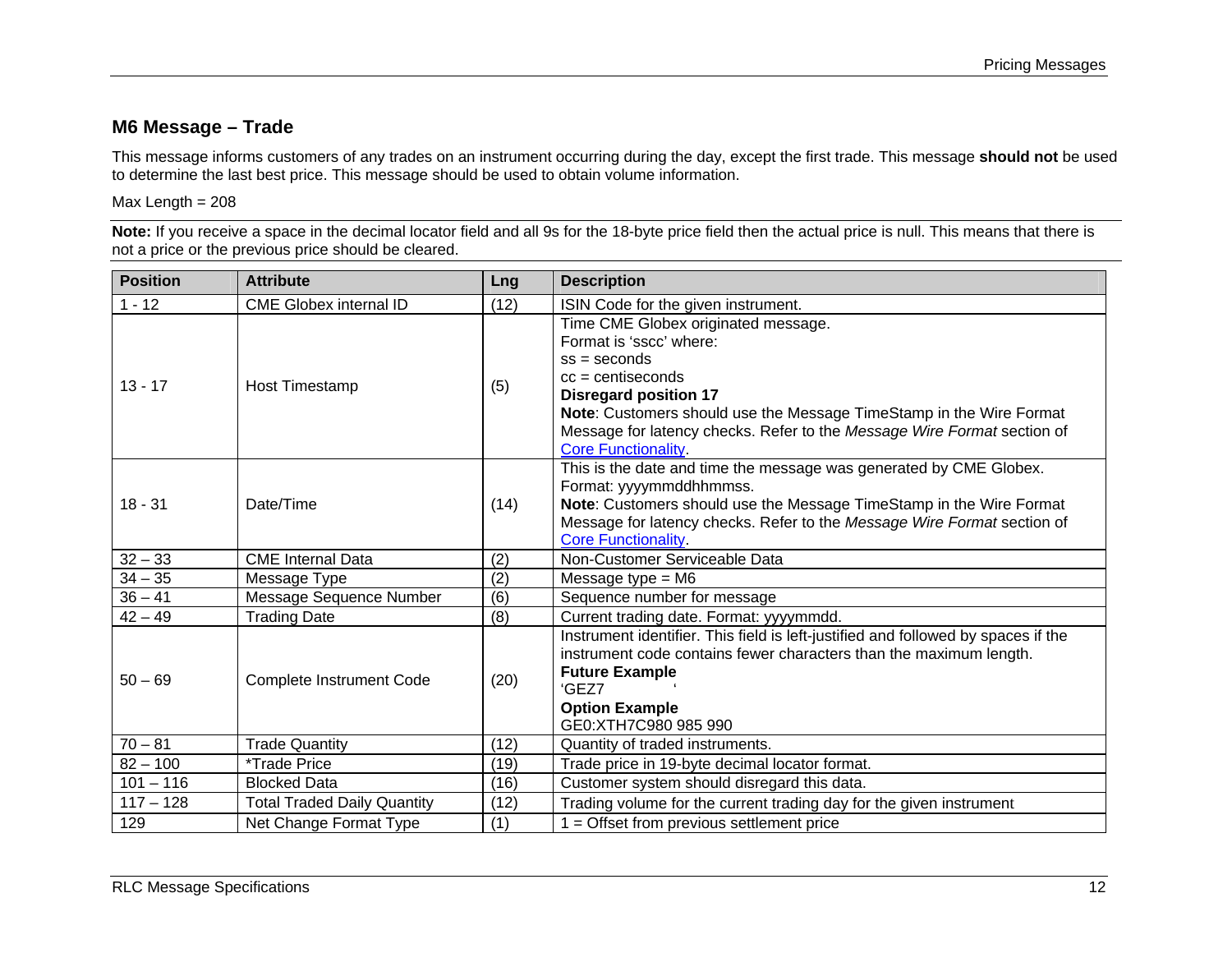| <b>Position</b> | <b>Attribute</b>                      | Lng  | <b>Description</b>                                                           |                                                                                                                                 |
|-----------------|---------------------------------------|------|------------------------------------------------------------------------------|---------------------------------------------------------------------------------------------------------------------------------|
| $130 - 148$     | *Net Change                           | (19) | Difference from previous settlement price in 19-byte decimal locator format. |                                                                                                                                 |
| $149 - 167$     | *Highest Price                        | (19) | Highest price in 19-byte decimal locator format.                             |                                                                                                                                 |
| $168 - 186$     | *Lowest Price (1)                     | (19) | Lowest price in 19-byte decimal locator format.                              |                                                                                                                                 |
| $187 - 188$     | <b>Trade Trend Flag</b>               | (2)  | $00 =$ Cancellation<br>$07 =$ Trading                                        |                                                                                                                                 |
|                 | Trade Type Indicator                  |      | $0 =$ Normal Trade generated for<br>Spread/Future/Outright                   | Indicates normal trade (not an Ex-Pit transaction)<br>on spread or outright contract (not a CME Globex-<br>assigned leg price). |
|                 |                                       |      | Note: Values 2, 3, 4 indicate price may be outside the market.               |                                                                                                                                 |
| 189             |                                       | (1)  | $2$ = Normal Trade generated for<br>spread leg                               | Indicates normal trade (not an Ex-Pit transaction)<br>at CME Globex-assigned leg price.                                         |
|                 |                                       |      | $3 = Ex-Pit$ transaction<br>generated for<br>Spread/Future/Outright          | Indicates the trade is an Ex-Pit transaction on a<br>spread or outright contract (not a CME Globex-<br>assigned leg price).     |
|                 |                                       |      | $4 = Ex-Pit$ transaction<br>generated for spread leg                         | Indicates the trade is an Ex-Pit transaction on a<br>CME Globex-assigned leg price.                                             |
| 190             | Last Trade at Same Price<br>Indicator | (1)  | $0 =$ Trade at same price<br>$1 =$ End of trade at same price                |                                                                                                                                 |
| 191             | Trade Origin Indicator                | (1)  | $B = Book$                                                                   |                                                                                                                                 |
| 192             | Price Variation vs. Last Trade        | (1)  | Indicates difference as '+', '-', or '0'                                     |                                                                                                                                 |
| 193 - 208       | <b>CME</b> Internal Data              | (16) | Non-Customer Serviceable Data.                                               |                                                                                                                                 |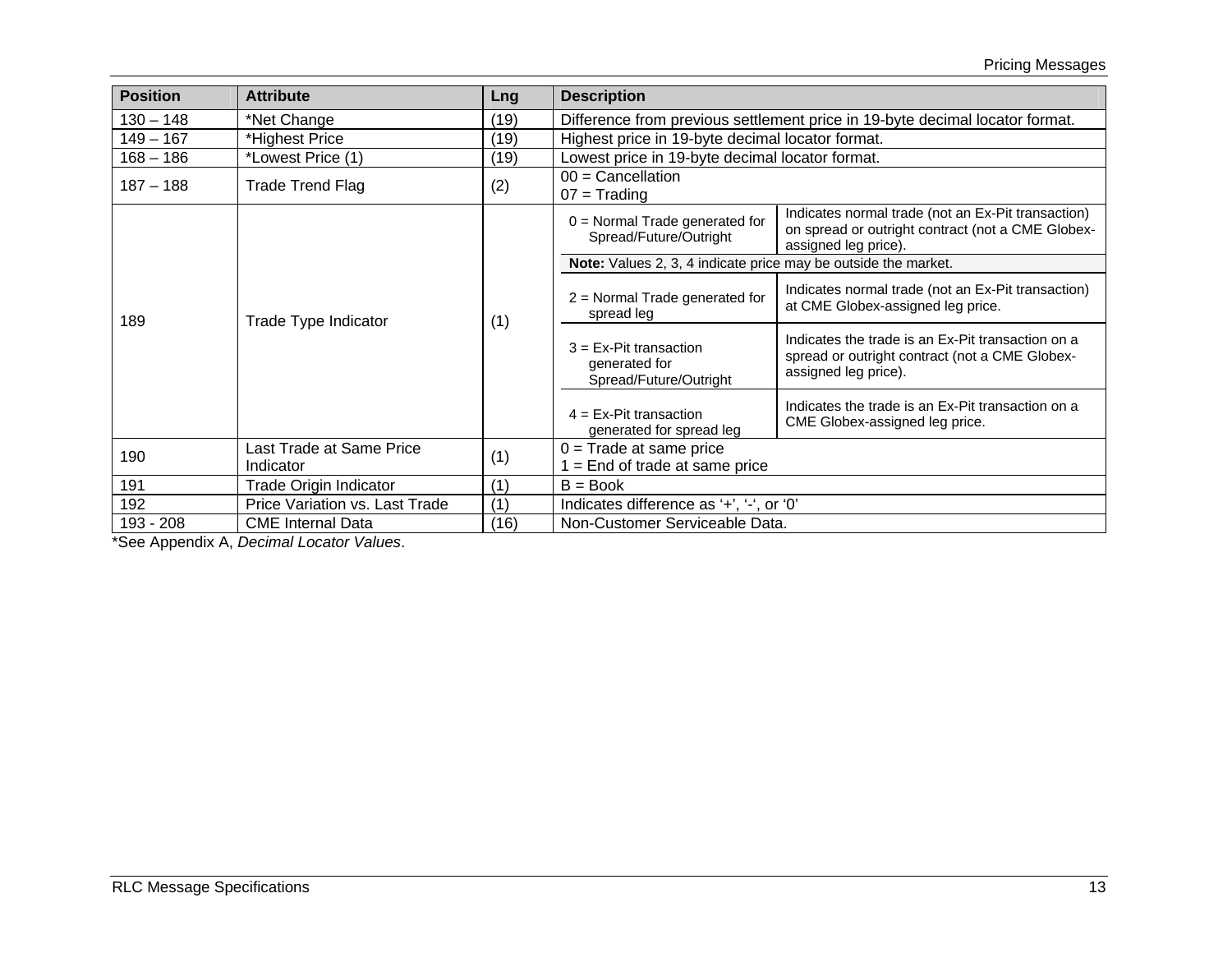# <span id="page-13-0"></span>**Appendix A: Decimal Locator Values**

The first byte in the field is the decimal locator, which indicates where to position the decimal in the 19-byte field as follows:

| $0 =$ Positive amount with no decimals  | $A = Negative amount with no decimals$ |
|-----------------------------------------|----------------------------------------|
| $1 =$ Positive amount with 1 decimal    | $B =$ Negative amount with 1 decimal   |
| $2$ = Positive amount with 2 decimals   | $C =$ Negative amount with 2 decimals  |
| $3$ = Positive amount with 3 decimals   | $D =$ Negative amount with 3 decimals  |
| $4$ = Positive amount with 4 decimals   | $E =$ Negative amount with 4 decimals  |
| $5 =$ Positive amount with 5 decimals   | $F =$ Negative amount with 5 decimals  |
| $6$ = Positive amount with 6 decimals   | $G =$ Negative amount with 6 decimals  |
| $7$ = Positive amount with $7$ decimals | $H =$ Negative amount with 7 decimals  |
|                                         | " " = Positive amount with no decimals |

**Example:** the value '0000000000000103425' indicates the value in this field is positive with no decimal.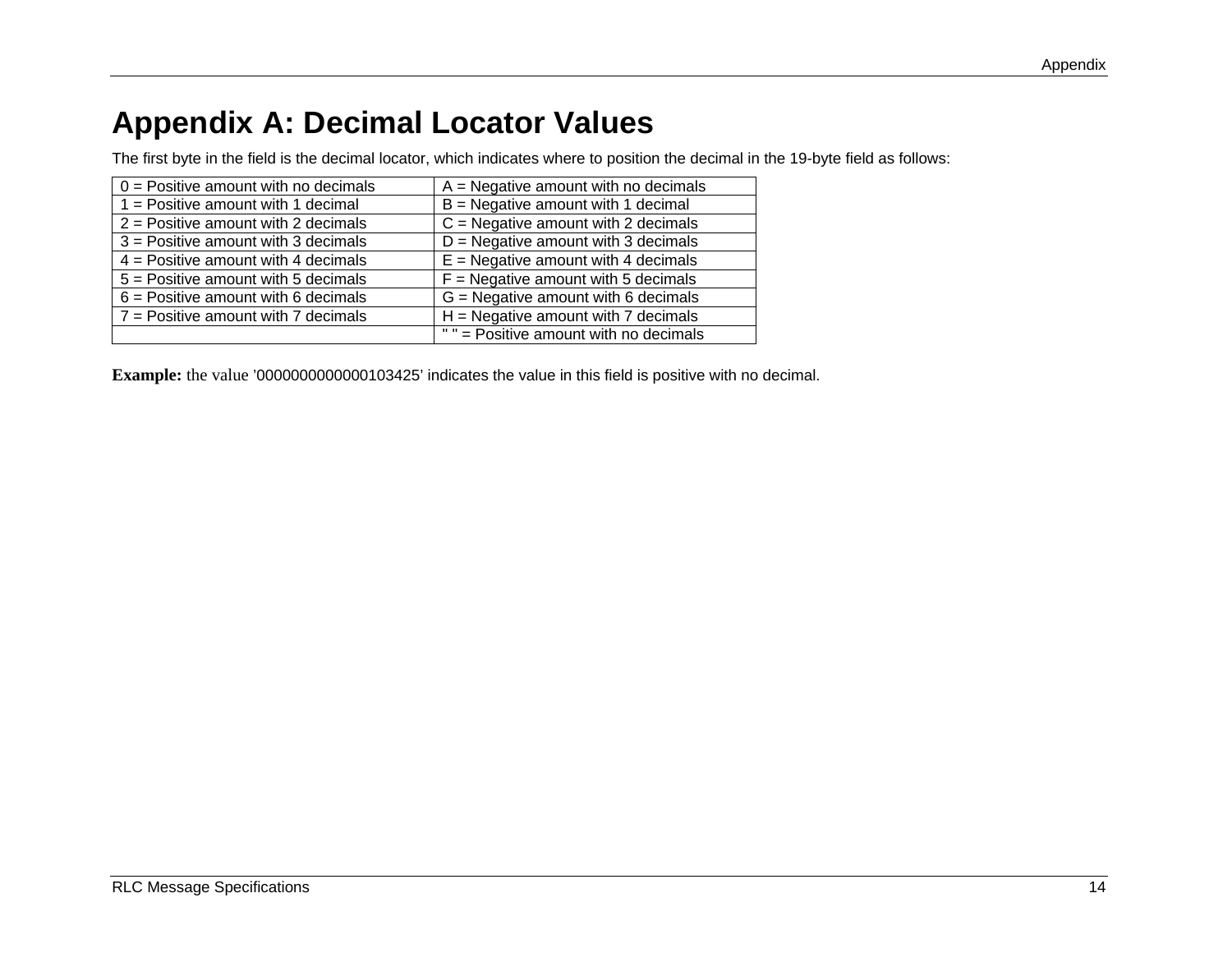# <span id="page-14-0"></span>**Appendix B: RLC Depth of Book Message Processing**

The 5 Best Limits (MA) message reports modifications to prices and quantities and the First 5 Implied Orders (MY) message reports implied orders. To create the top of book, the 5 best limits (MA) book and the modification to first 5 implied orders (MY) book must be built and managed separately, then consolidated to reflect the current state of the market.

### **Table B.1 Best Limits (MA) Message**

| <b>Bid Quantity</b> | <b>Bid Price</b> | <b>Ask Price</b> | <b>Ask Quantity</b> |
|---------------------|------------------|------------------|---------------------|
| 10                  | 9680             | 9710             | 20                  |
| 20                  | 9670             | 9720             | 30                  |
| 40                  | 9660             | 9730             | 100                 |
| 20                  | 9650             | 9740             | 40                  |
| 20                  | 9640             | 9750             | 50                  |

#### **Table B.2 Modification to First 5 Implied Orders (MY) Message**

| <b>Bid Quantity</b> | <b>Bid Price</b> | <b>Ask Price</b> | <b>Ask Quantity</b> |
|---------------------|------------------|------------------|---------------------|
| 20                  | 9675             | 9685             | 30                  |
| 10                  | 9665             | 9700             | 50                  |
| 30                  | 9650             | 9710             | 100                 |
| 50                  | 9640             | 9720             | 30                  |
| 20                  | 9635             | 9730             | 50                  |

After building the MA and MY books, the actual 5-deep book can be built by merging the MA and MY tables.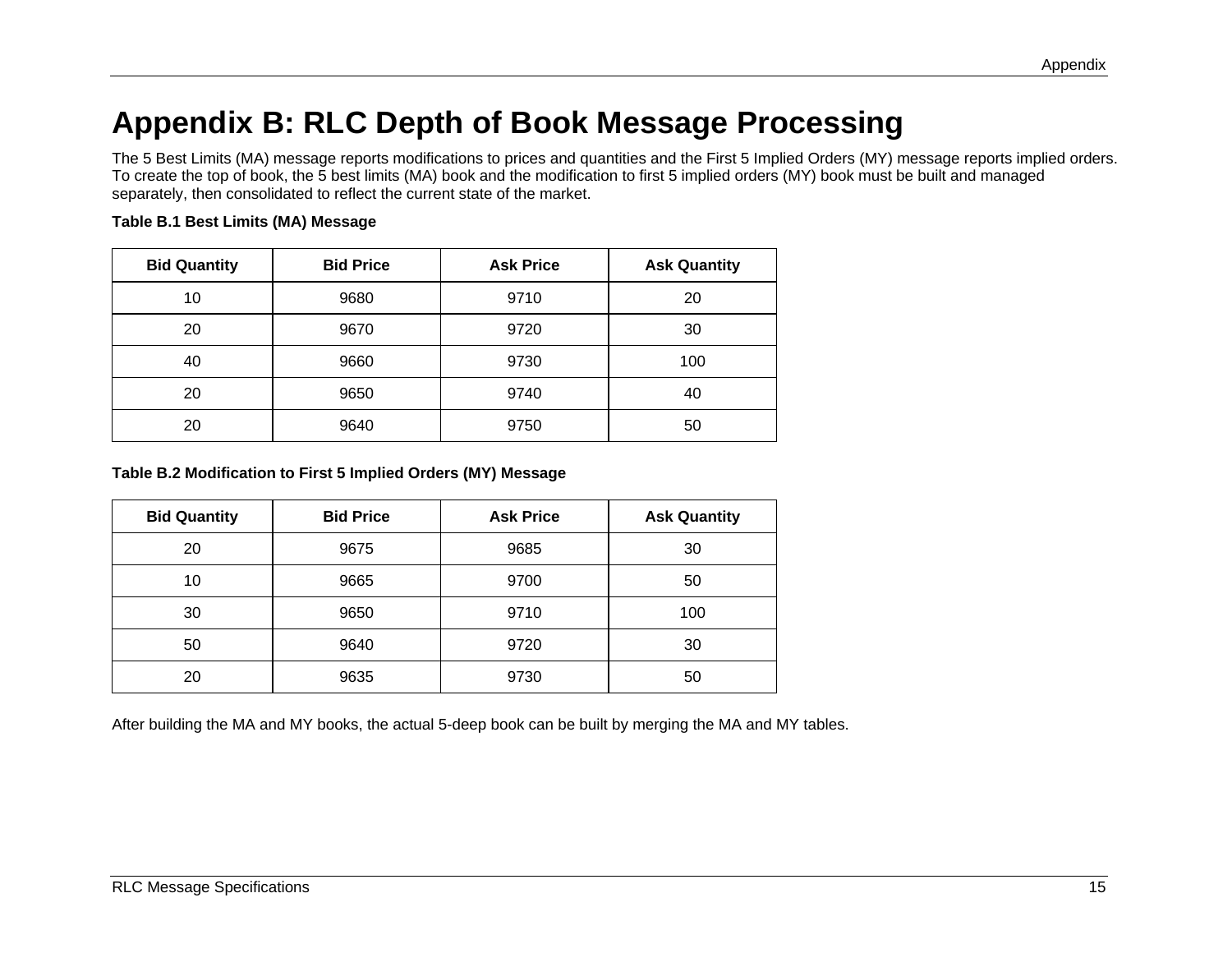#### **Table B.3 5-Deep Book**

| <b>Bid Quantity</b> | <b>Bid Price</b> | <b>Ask Price</b> | <b>Ask Quantity</b> |
|---------------------|------------------|------------------|---------------------|
| 10                  | 9680             | 9685             | 30                  |
| 20                  | 9675             | 9700             | 50                  |
| 20                  | 9670             | 9710             | 120                 |
| 10                  | 9665             | 9720             | 60                  |
| 40                  | 9660             | 9730             | 150                 |

**Note:** Quotes from Mass Quote messages are disseminated with top of book only via the 5 Best Limits (MA) message.

The system sends Last Best Price (M0) and Trade (M6) messages upon processing each individual order when applicable. However, the 5 Best Limits (MA) message is only sent at the completion of the processing. Since the 5 Best Limits (MA) message will only reflect the state of the market book at the end of processing, not all market movement that occurred during the processing is indicated.

#### **Notes:**

Under certain conditions, 5 Best Limits (MA) message processing can give the appearance that orders have traded at higher than actual prices. In addition, since all orders are processed in the order received, front-end software utilizing the 5 Best Limits (MA) message to update the market book may not display prices of some bids, offers, or trades to the end user.

The Last Best Price (M0) message can be used to process real-time best bid and best offer prices. The following scenarios provide more detail on the conditions noted above.

### **Scenario 1: Market moves up and then returns to original price**

**Point A** Trader sends Order Number 1 Market price is X

**Point B** Market price quickly moves to X+5 CME Globex begins processing Order Number 1 Order Number 1 trades at price of X+5 CME Globex sends Last Best Price (M0) and Trade (M6) messages with order fill price of X+5

**Point C** Market returns to price of X CME Globex completes processing Order Number 1 CME Globex sends 5 Best Limits (MA) message updating the data reflected at the end of the processing, price of X

### **Explanation of Results**:

In this scenario the market moved up and then returned to the original price during the processing. Since the 5 Best Limits (MA) message does not reflect all market movement, the trader could perceive that the market did not reach the price at which Order Number 1 was filled.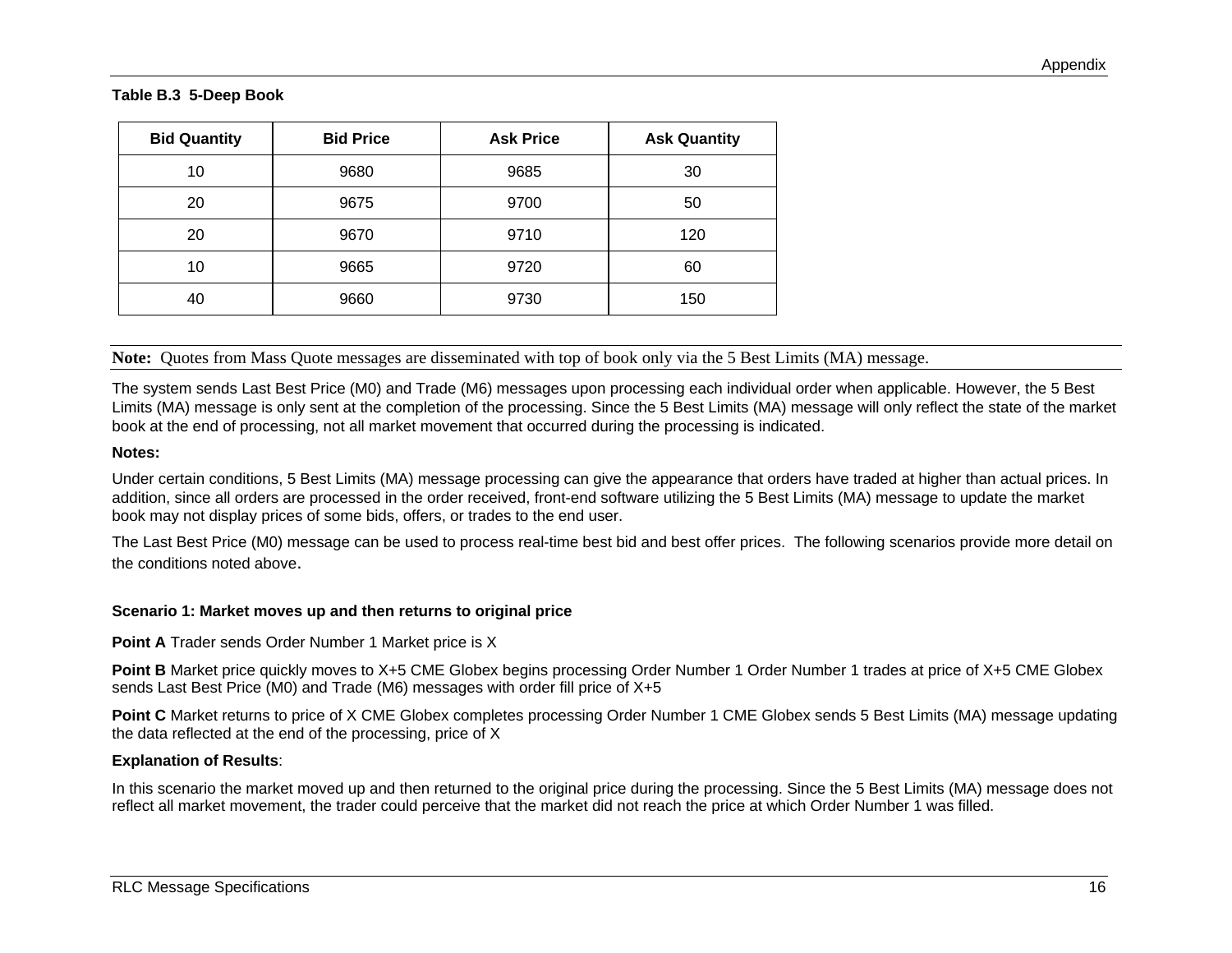### **Scenario 2: Market moves significantly upward during processing**

**Point A** Trader sends Order Number 2 Market price is X CME Globex begins processing Order Number 2

**Point B** Market moves to X+3 Order Number 2 trades at price of X+3 CME Globex sends Last Best Price (M0) and Trade (M6) messages with trade price of X+3

**Point C** Market price moves to X+5 CME Globex completes processing Order Number 2 CME Globex sends 5 Best Limits (MA) message updating the data reflected at the end of the processing, price of X+5

### **Explanation of Results:**

In this scenario the market moved significantly upward during the process. Since the 5 Best Limits (MA) message does not reflect all prices in the market movement, the trader could be concerned that the market moved significantly without market data updates on the different price levels.

### **Scenario 3: Market moves significantly downward during processing**

**Point A** Trader sends Order Number 3 Market price is XCME Globex begins processing Order Number 3

Point B Market moves to X-7Order Number 3 trades at price of X-7CME Globex sends Last Best Price (M0) and Trade (M6) messages with trade price of X-7

**Point C** Market price moves to X-10CME Globex completes processing Order Number 3 CME Globex sends 5 Best Limits (MA) message updating the data reflected at the end of the processing, price of X-10

**Explanation of Results**: In this scenario the market moved significantly downward during the process. Since the 5 Best Limits (MA) message does not reflect all prices in the market movement, the trader could be concerned that the marketmoved significantly without market data updates on the different price levels.